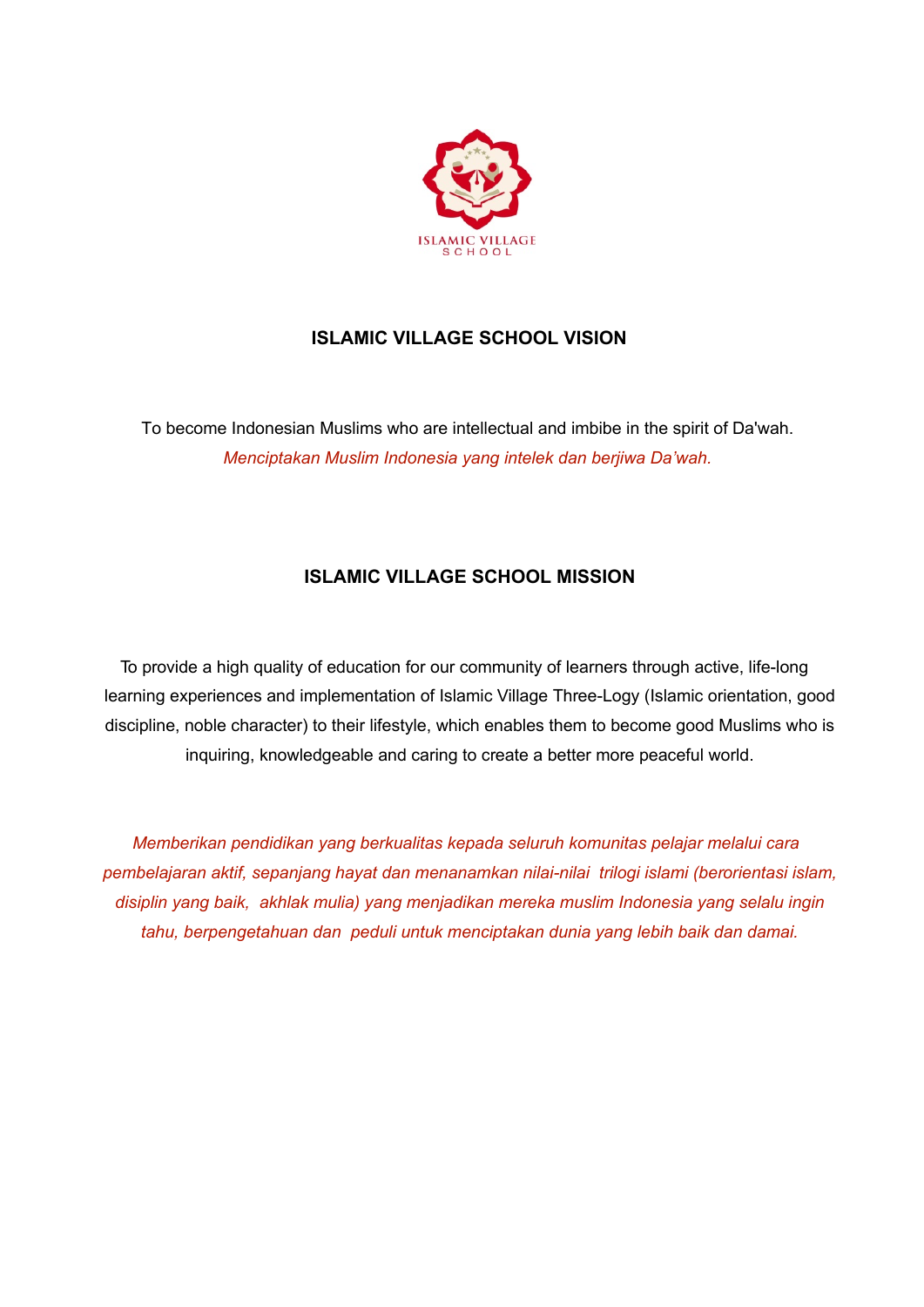

### **Language philosophy**

A language is a communication tool used by everyone in their daily lives to convey information and arguments to others. Islamic Village School is a community with different cultures and languages. Based on the best practices in learning so far, we believe that using the mother tongue will help the development of students' additional languages. Islamic Village School believes that every teacher is a language teacher. Each student learns the language through the content of each subject.

#### **Language profile**

- Indonesian is used as the language of instruction in the learning process in several subjects (Bahasa Indonesia and Islamic Studies).
- The use of Indonesian and English (Bilingual) is applied during UOI learning, Art, and Physical Education.
- English is taught as an additional language at all levels of the Islamic Village school. We believe that English is one of the global languages that can contribute to students' success after they finish their studies at Islamic Village School.
- Students can use either Indonesian or English in daily communication with teachers or friends at school.
- Information from the school is published in English or Indonesian depending on the needs and target readers.
- the school provides opportunities for students to improve their English language skills through extracurricular activities
- All languages are valued, and Islamic Village School strives to make every student proficient in two languages.

### **Language development**

Language development is central to all learning and taught through personal inquiry, collaborative inquiry, and guided inquiry. Structured and targeted inquiry is the primary approach in language learning at Islamic Village School. A system develops listening, speaking, reading, writing skills in all classes at Islamic Village School.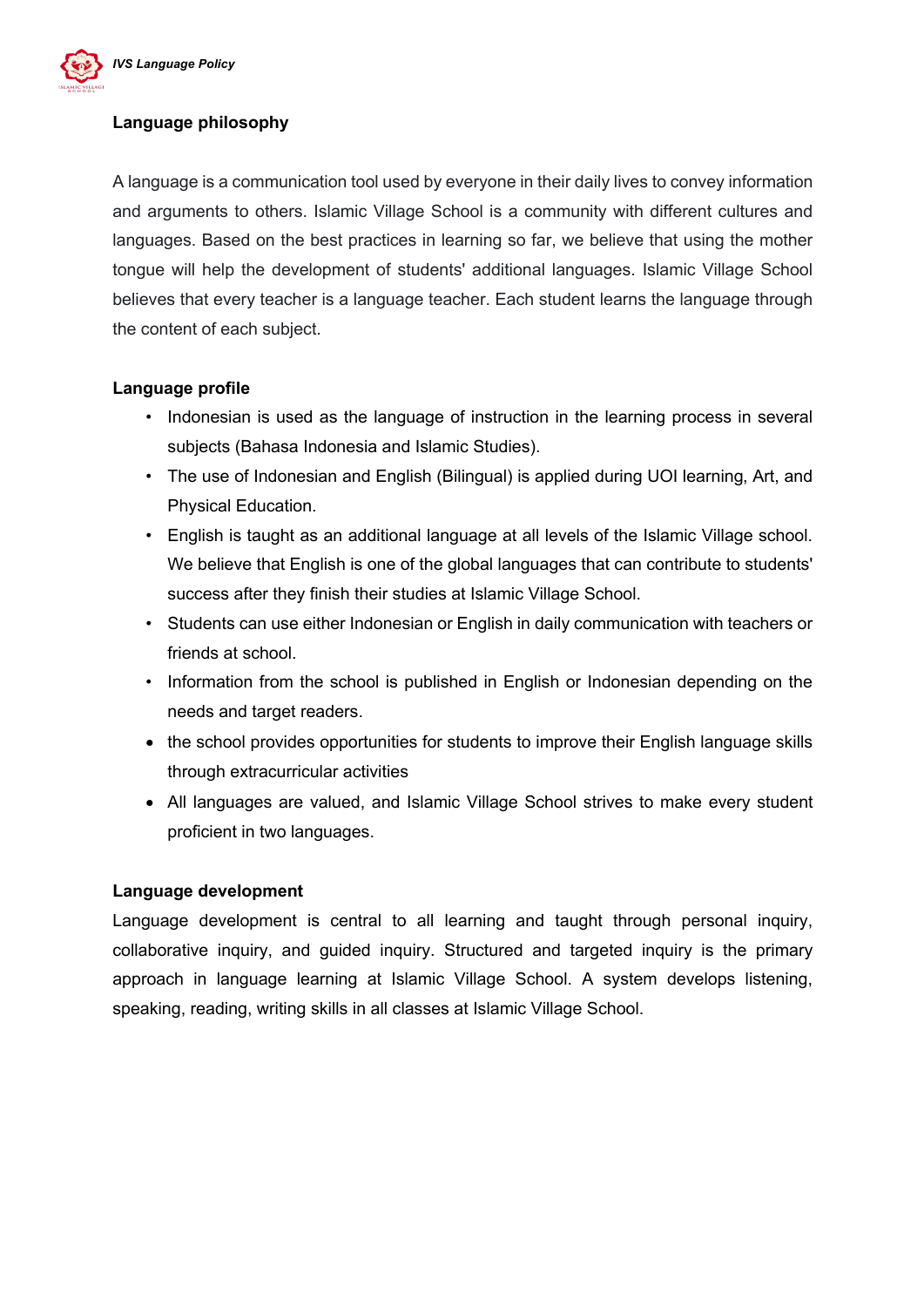

# **1. Speaking**

- All teachers are language teachers; teachers act as role models in communicating with others. Teachers play an essential role in stimulating students to communicate actively.
- Learning activities are designed in such a way as to facilitate students to develop their communication skills through speaking.

### **2. Reading**

- Reading activities are carried out in each subject.
- The school provides space for students to read silently in every morning activity.
- The school facilitates students with various reading sources.
- Learning activities are designed in such a way as to facilitate students to develop their communication skills through reading.

# **3. Writing**

- The school organizes various learning activities that enable students to improve their writing competence.
- The school facilitates students with teachers and resource persons who are competent in writing.

### **4. Listening**

- The school provides learning activities for the student to develop their listening skill through various resources.
- The school encourages students to be a good listeners as the school culture that we promote.

### **Assessment**

Continuous assessment is an integral part of the language program. Students are assessed in various ways through formative and summative assessments, such as presentations to peers, parents, and teachers, task-specific clarification, student-led conferences, reflection (self-assessment), open and closed-book tests. Each child will progress at different levels, and this is supported with a whole school approach: